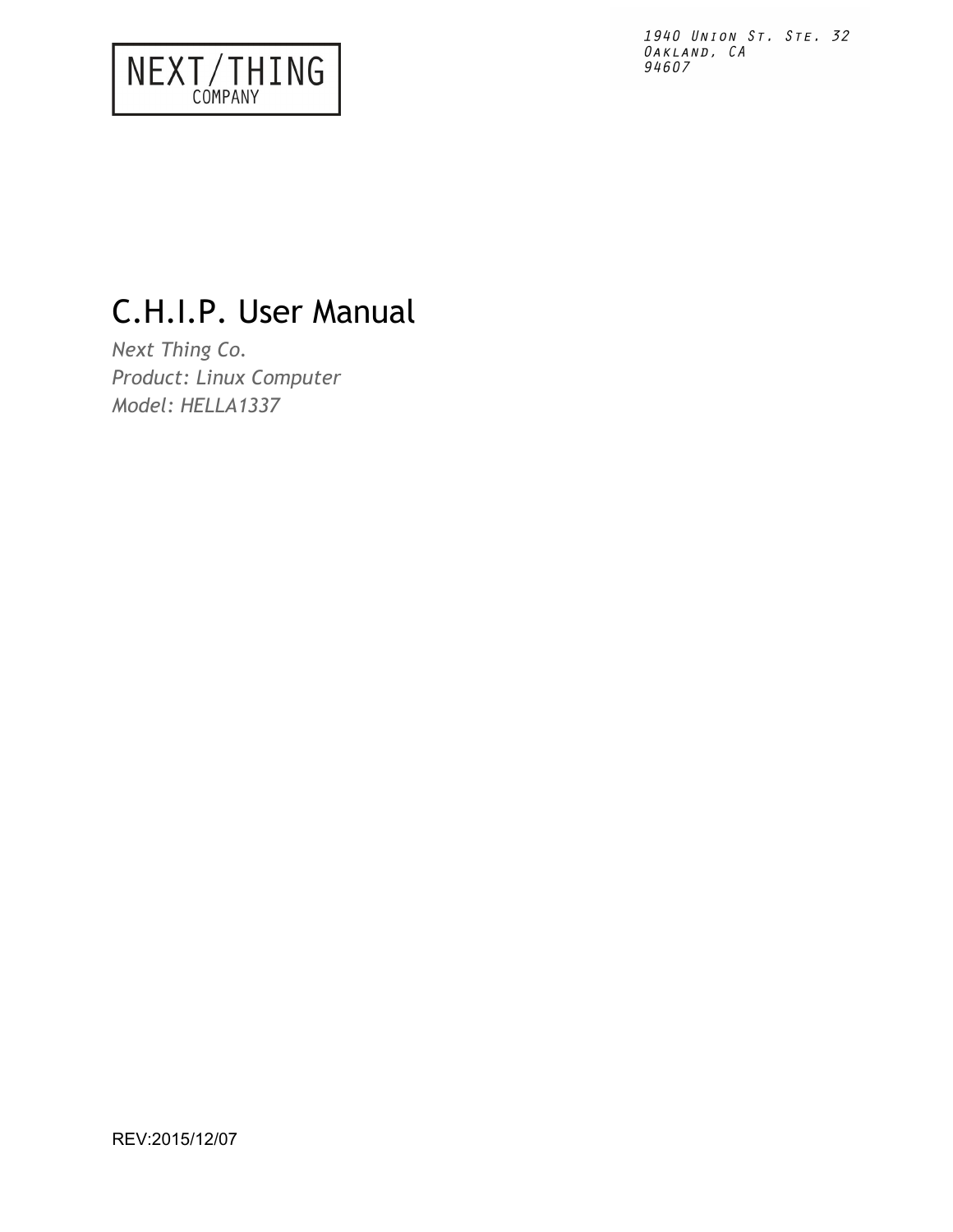# NEXT/THING

1940 UNION ST. STE. 32  $0$ AKLAND,  $CA$ 94607

# <span id="page-1-0"></span>**Contents**

**[Contents](#page-1-0)** [Compliance](#page-2-0) Statement [FCC:](#page-2-1) **Industry [Canada:](#page-2-2)** Start [CHIP.](#page-3-0) Boot CHIP. [Power](#page-3-1) Up [What's](#page-3-2) It Need? How Do I [Know](#page-3-3) CHIP Is On? [Power](#page-3-4) From The Wall **Power From A [Battery](#page-4-0)** Connecting [Accessories](#page-5-0) **[Monitor](#page-5-1)** About the TRRS [Connector](#page-6-0) [NTSC](#page-7-0) or PAL [Connect](#page-8-0) To WiFi Connect C.H.I.P. to WiFi from [commandline](#page-9-0)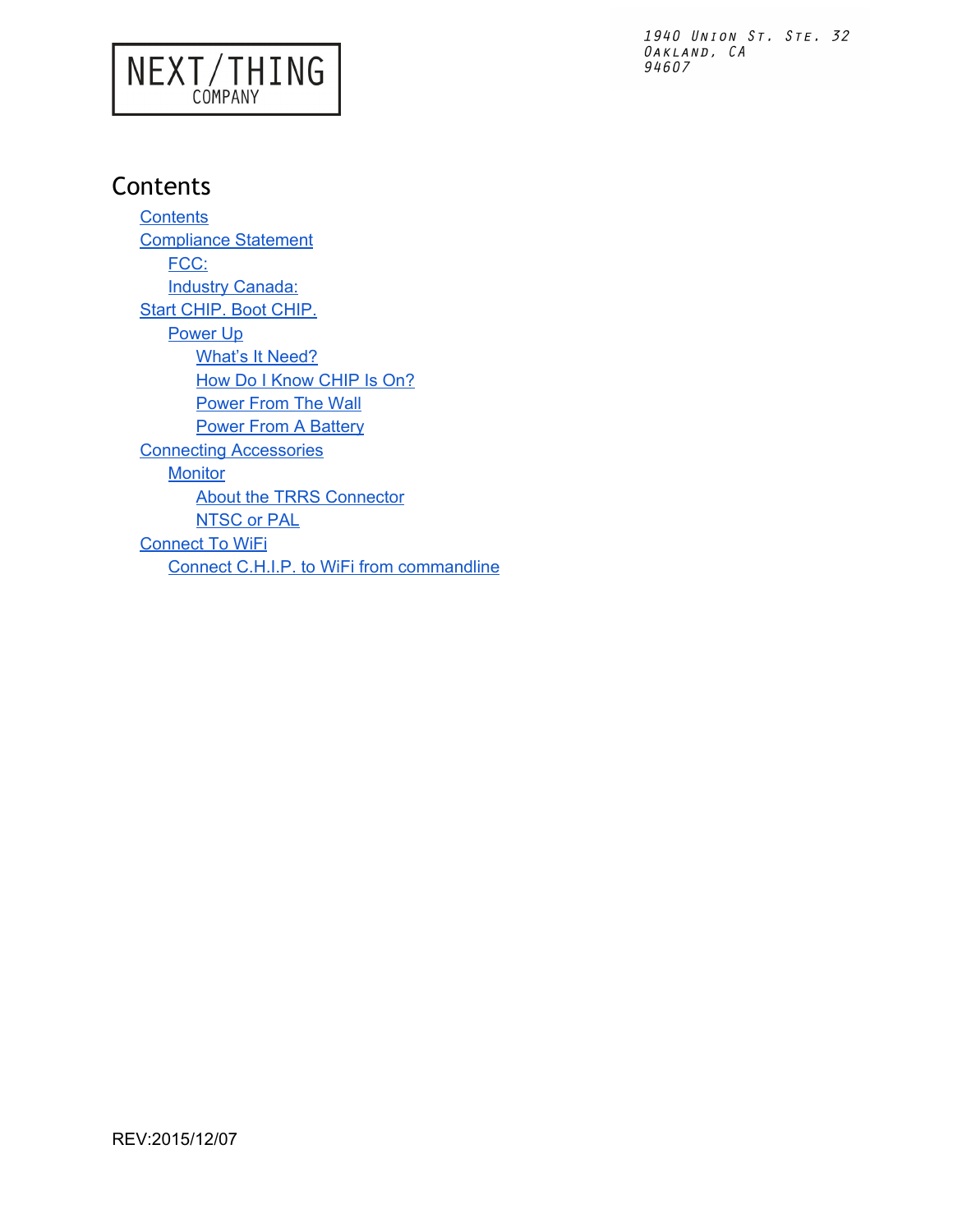

## <span id="page-2-0"></span>Compliance Statement

**FCC ID: 2AF9F-HELLA1337 IC: 20863-HELLA1337**

<span id="page-2-1"></span>**FCC** 

**This device complies with part 15 of the FCC Rules. Operation is subject to the following two conditions: (1) This device may not cause harmful interference, and (2) this device must accept any interference received, including interference that may cause undesired operation.** 

#### <span id="page-2-2"></span>**Industry Canada**

**This device complies with Industry Canada license-exempt RSS standard(s).** 

**Operation is subject to the following two conditions:** 

**1. This device may not cause harmful interference;** 

**2. This device must accept any interference received, including interference that may cause undesired operation of the device.** 

**Cet appareil est conforme à Industrie Canada une licence standard RSS exonérés (s). Son fonctionnement est soumis aux deux conditions suivantes:** 

**1. Cet appareil ne doit pas provoquer d'interférences** 

**2. Cet appareil doit accepter toute interférence reçue, y compris les interférences pouvant provoquer un fonctionnement indésirable de l'appareil.** 

#### **Information to User**

CAUTION: Changes or modifications not expressly approved for compliance could void your authority to operate this equipment.

Label Instruction:

The outside of final products that contain this module must be labelled with "Contains FCC ID: 2AF9F-HELLA1337" and "Contains IC: 20863-HELLA1337".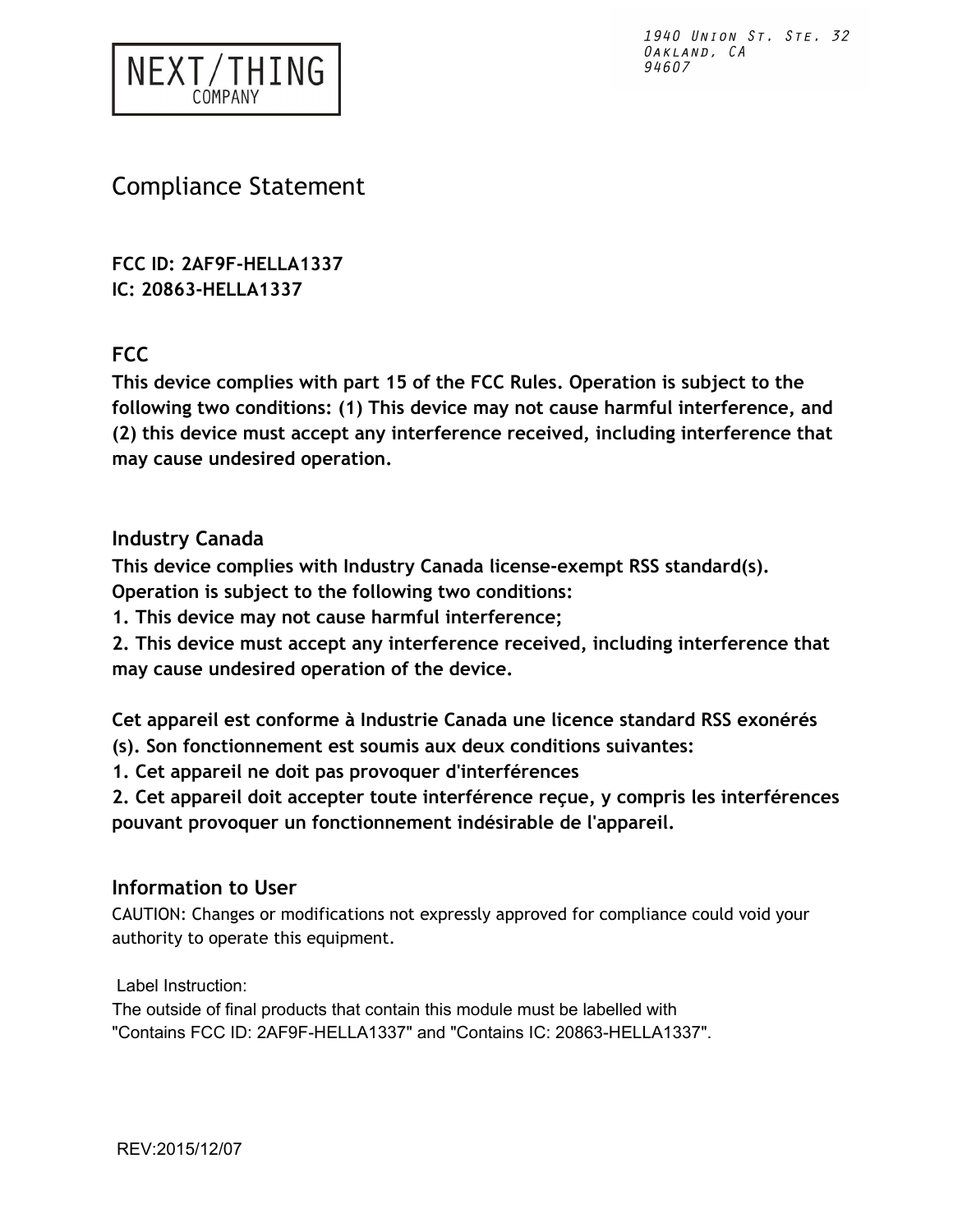### <span id="page-3-0"></span>Start CHIP. Boot CHIP.

NEXT/THING

First things first. Let's boot CHIP into the CHIP Operating System and do some computer things! Add some power, turn on the wireless network, and even connect a bluetooth keyboard to get rid of those annoying cables.

#### <span id="page-3-1"></span>**Power Up**

The single most important thing to using any electronic device is getting electricity to the right places. We're going to cover how to turn CHIP "on". This might seem so straightforward that it doesn't deserve several paragraphs, but CHIP is pretty clever, so there's actually a few things worth knowing.

#### <span id="page-3-2"></span>**What's It Need?**

In general, CHIP is powered by a 5-volt source like a USB port or phone charger, and draws about 300mA peak (at boot time), runs on around 100mA, and rests with around 80mA with the processor totally unloaded. This may be more than you need to know if you just want to plug it in to the wall, but, as you build projects with CHIP, you'll be happy to know there's a lot of ways to get the electricity flowing.

#### <span id="page-3-3"></span>**How Do I Know CHIP Is On?**

CHIP is silent. It doesn't take much energy, so it's not very hot. It has no discernible smell. As a result, many of your senses are not great indicators that it is working. There are two LEDs next to the USB micro connector. When CHIP is on, you should see the PWR LED light up nice and bright.

#### <span id="page-3-4"></span>**Power From The Wall**

The CHIP's microUSB connector is used to provide power from most any USB power source. USB wall-wart adapters are probably littered all over your house. If for some reason you don't have one, you can buy one any electronics retailer. Just plug a USB-A-to-microUSB-B cable (that's the same cable most phones, tablets, and whatnot use to charge) into the wall-wart and CHIP, and you'll see the PWR LED light up. This CHIP is using the power from a computer's USB port: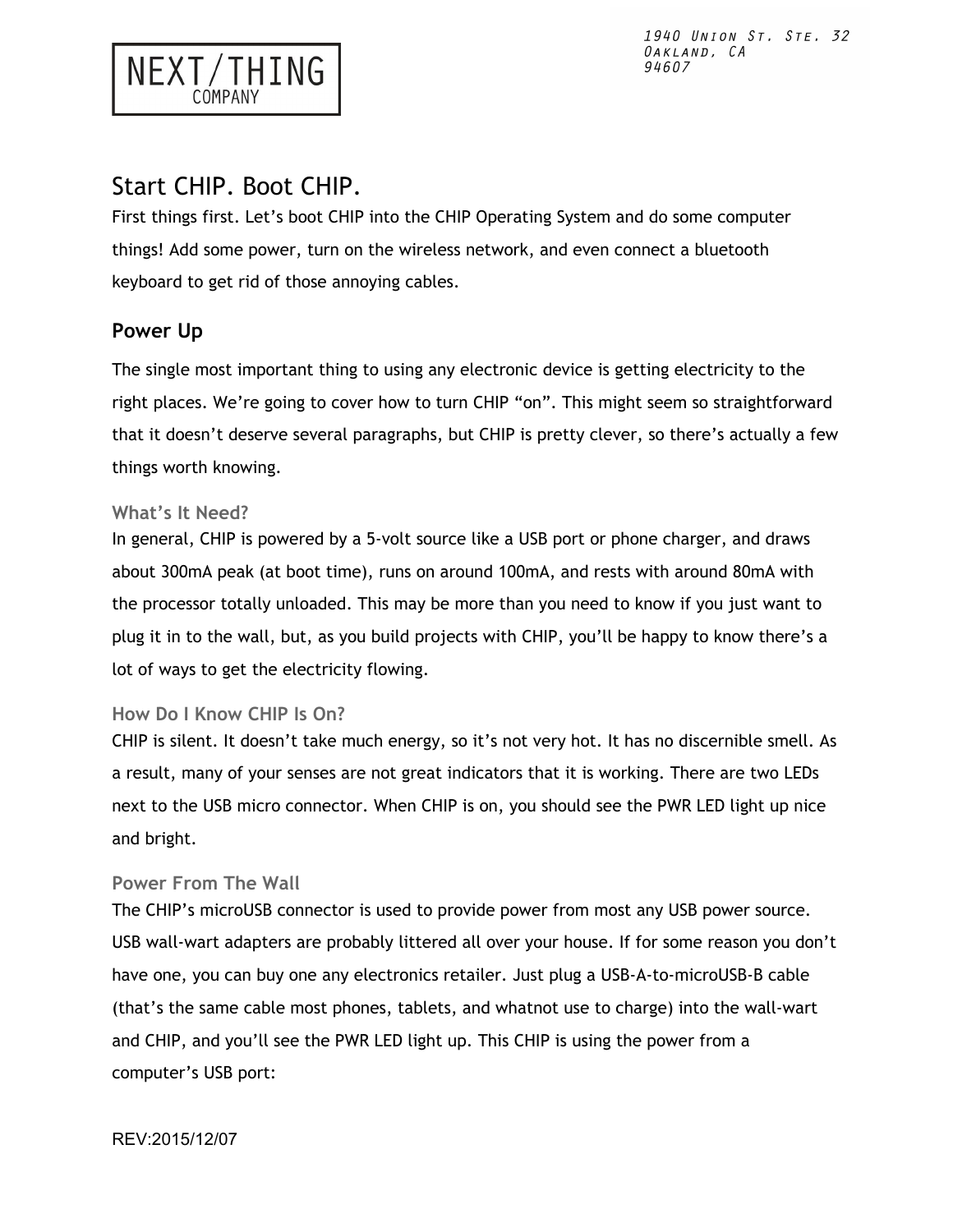



<span id="page-4-0"></span>**Power From A Battery** 

CHIP can also be battery powered. Specifically, any single cell (1S) 3.7V Lithium Polymer (LiPo) battery with a 2-pin JST-PH 2.0mm end can be connected to the JST-PH socket.



The JST can only plug it in one way: if you are having a hard time lining things up, turn it around! Needless to say, do not force the battery connector into the socket if something doesn't feel right!

REV:2015/12/07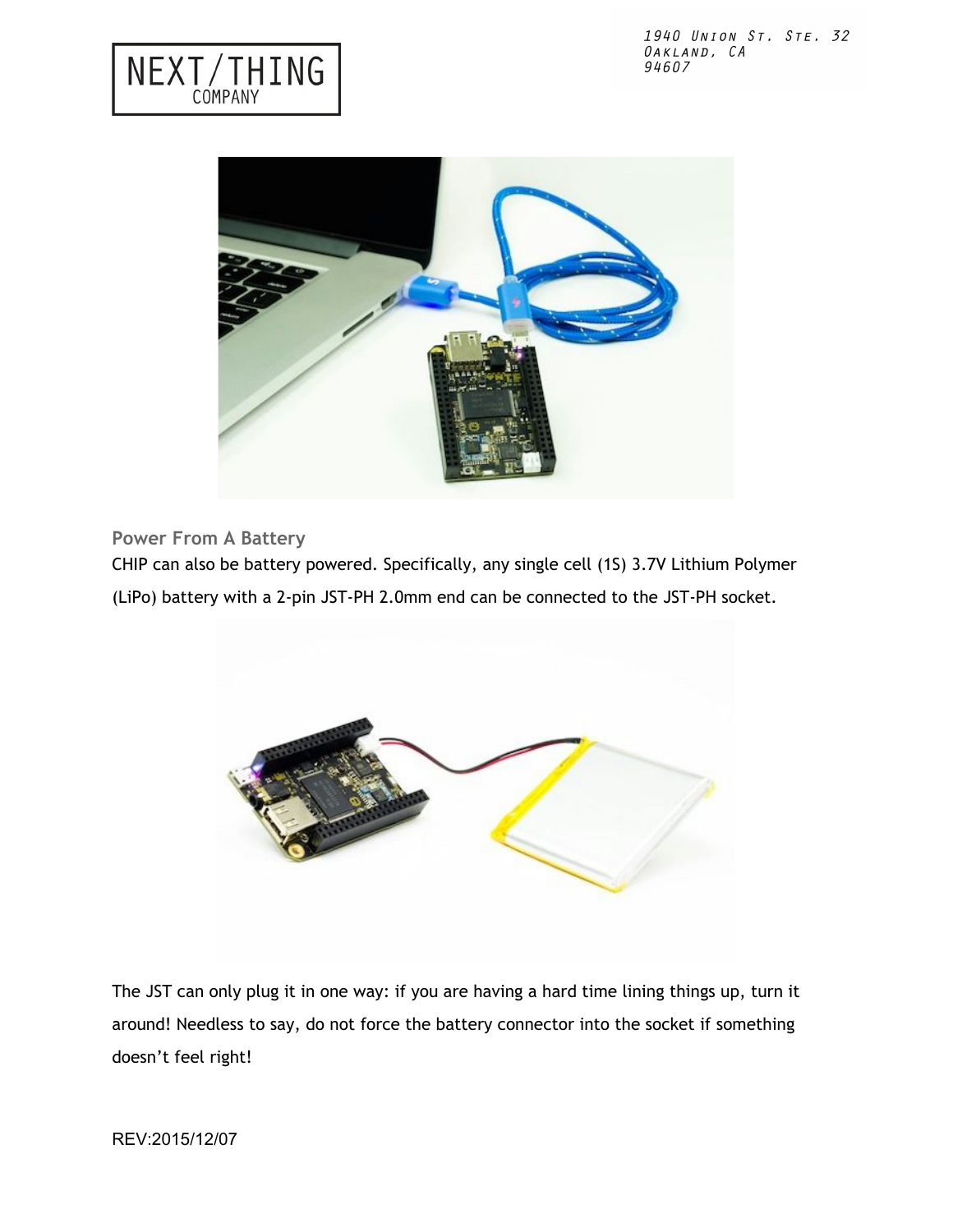

What's really great is that if you plug into a charger and plug in a battery, the battery will charge - all the power management is on CHIP itself. Roughly, it takes about four to six hours to charge a 3000 mAh LiPo battery from a 5V 1A power source. Also, our delightful little Power Management IC, the AXP209, handles pass-through power, so while on and charging a battery, CHIP is basically running on a un-interrupted power supply – If charge power fails, CHIP seamlessly switches onto battery power without shutting off.

# <span id="page-5-0"></span>Connecting Accessories

#### <span id="page-5-1"></span>**Monitor**

In the spirit of keeping things small, CHIP packs all the audio and video into a small TRRS (Tip-Ring-Ring-Sleeve) connector. Built-in video output is restricted to standard composite video resolution of 640x480. (Higher resolutions can be achieved with the upcoming VGA and DVI output accessories.)



Here's what the other end of the cable looks like, attached to a monitor with stereo audio inputs (red and white) and the composite video plug, moved so you can see the label on the monitor: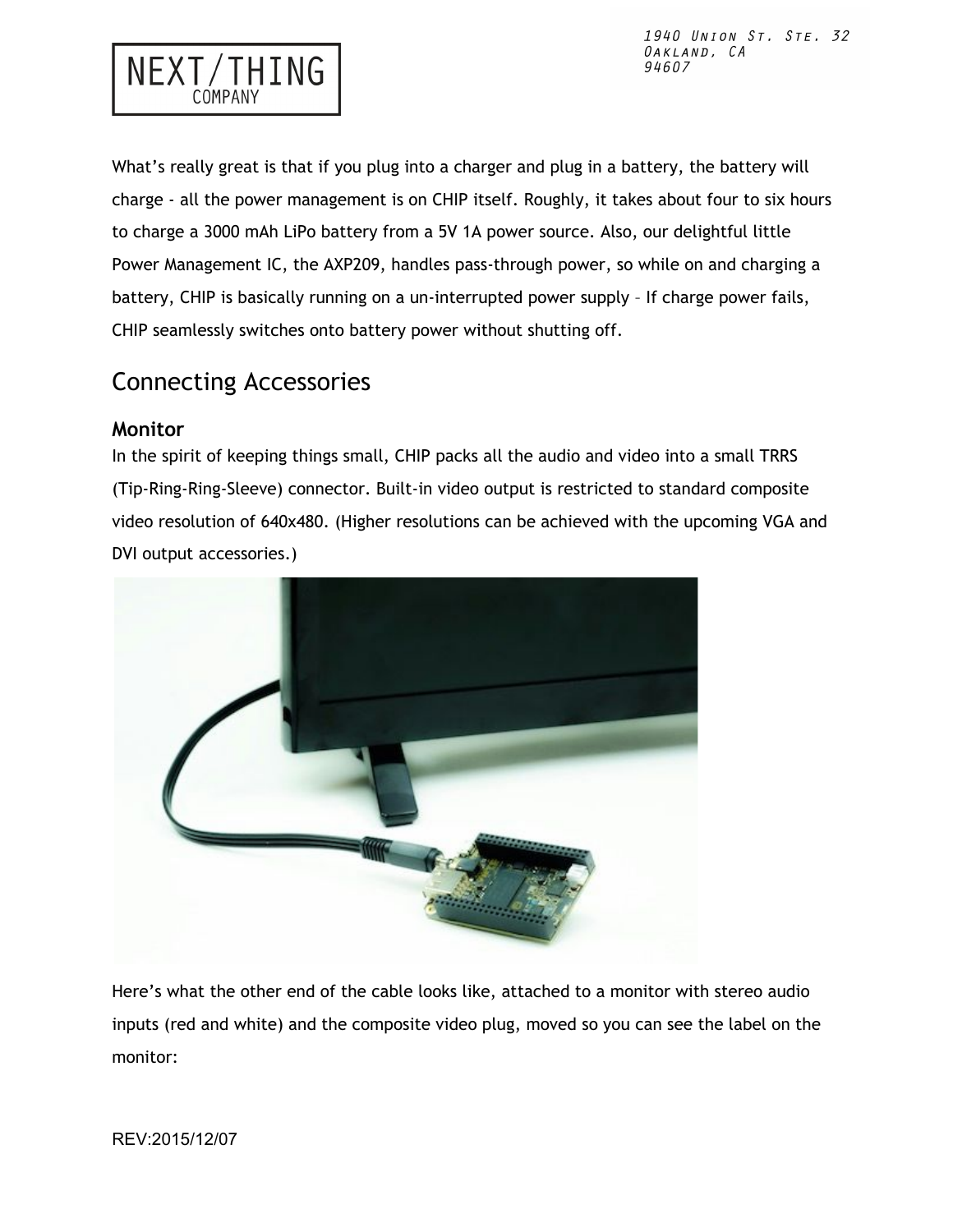

<span id="page-6-0"></span>**About the TRRS Connector** 

NEXT/THING

CHIP comes with a 1/8" (3.5mm) Tip-Ring-Ring-Sleeve (TRRS) jack, capable of carrying stereo audio, and either composite video out, or microphone in.

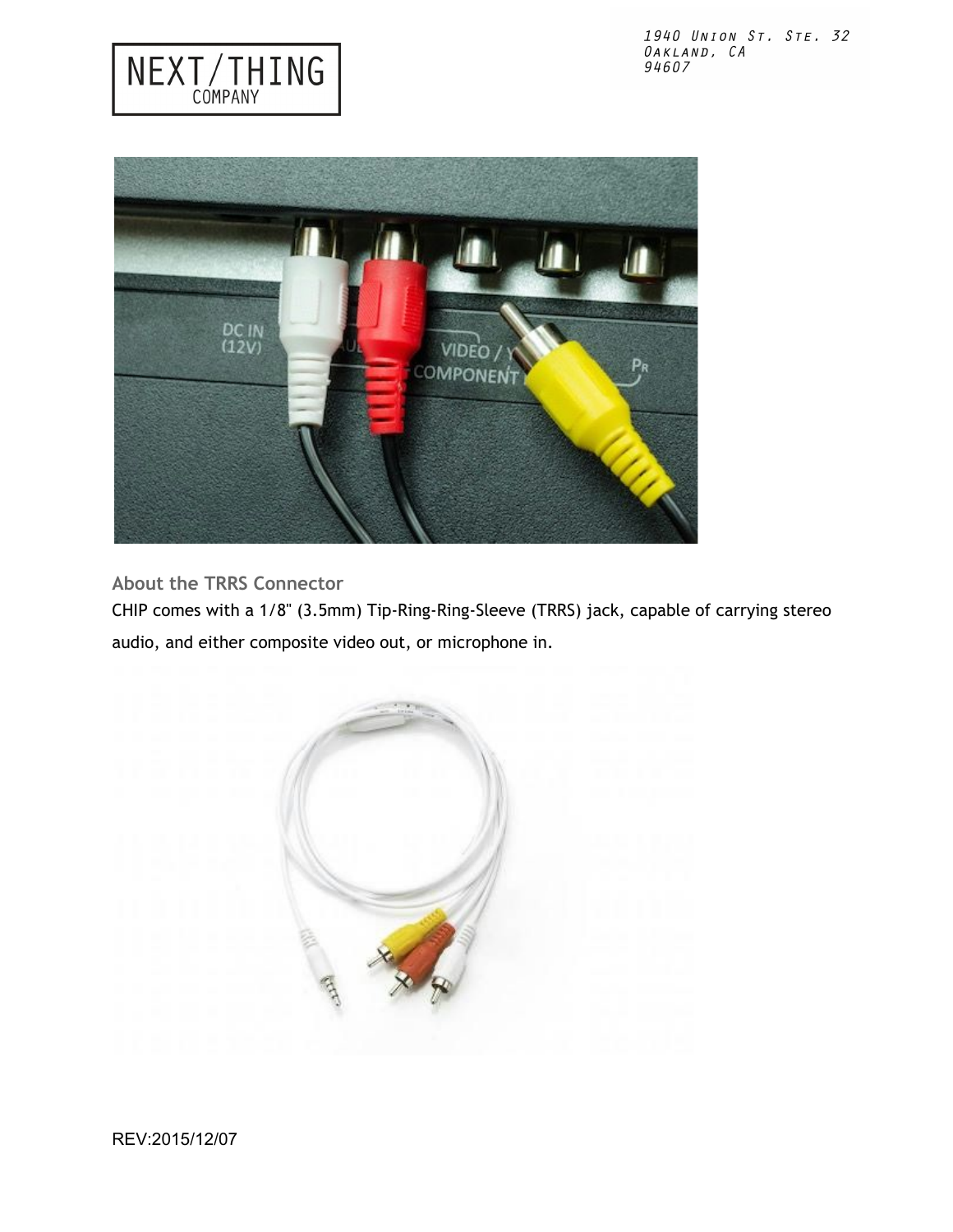

This is a fairly common port, but there are a few different arrangements of the conductors, so not all cables are equal. Fortunately, CHIP uses the same conductor arrangement as Pi, Zune, and iPod audio/video cables, so the most common "mini to RCA A/V" cables should work just fine.

Some cables will route signals a bit differently, using the Red RCA cable for Video instead of Yellow. If video out isn't working through the yellow cable, see if red works. If not, your cable may be a version that's arranged in a way that it just won't work with CHIP:

- yellow : video
- red : stereo audio right channel
- white : stereo audio left channel

The conductors on the TRRS plug are arranged like this:



If you want to learn even more about TRRS connectors and the general lack of standardization with them, [this page](http://wiki.robotz.com/index.php/TRRS_Phono_Plug) has even more details.

#### <span id="page-7-0"></span>**NTSC or PAL**

The composite video format is NTSC by default. If you need to hook up to a monitor that only uses a PAL signal, you'll need to change that at u-boot time. First, connect to CHIP with a [UART cable.](http://nyboer.github.io/slate/#usb-to-uart-serial-connection) Then power up CHIP, and press a key on the keyboard to boot into u-boot mode to change the environment variable manually.

```
printenv video-mode
setenv video-mode (mode data)
```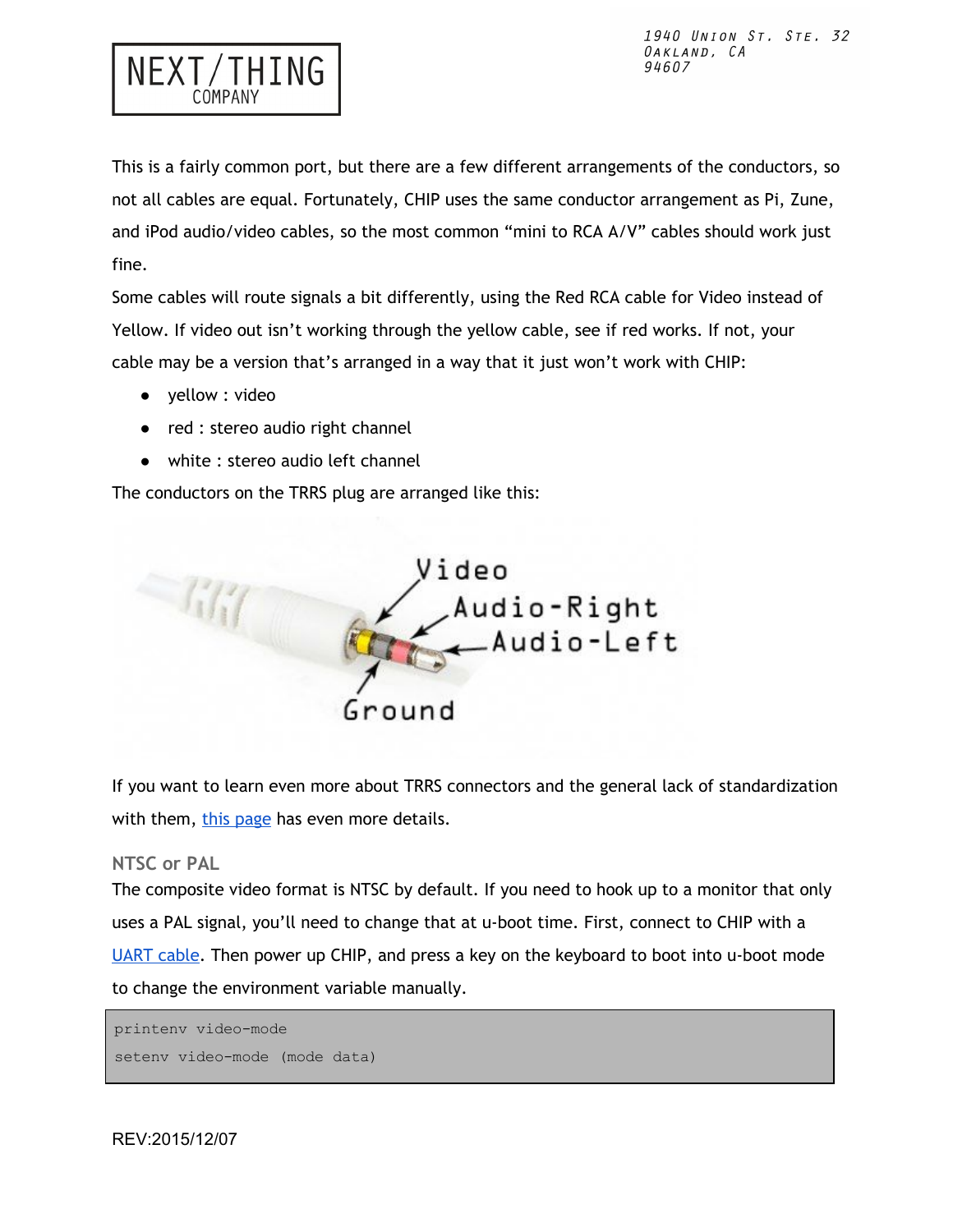saveenv

NEXT/THING

COMPANY

reset

where *mode data* can be, for NTSC and PAL respectively:



setenv video-mode sunxi:720x576-24050,monitor=composite-pal,overscan\_x=40,overscan\_y=20

### <span id="page-8-0"></span>Connect To WiFi

Connecting to a WiFi network is easy using the WiFi icon the top right system tray. Just select a network to initiate a connection. If the network requires a password you'll be prompted for it.



REV:2015/12/07